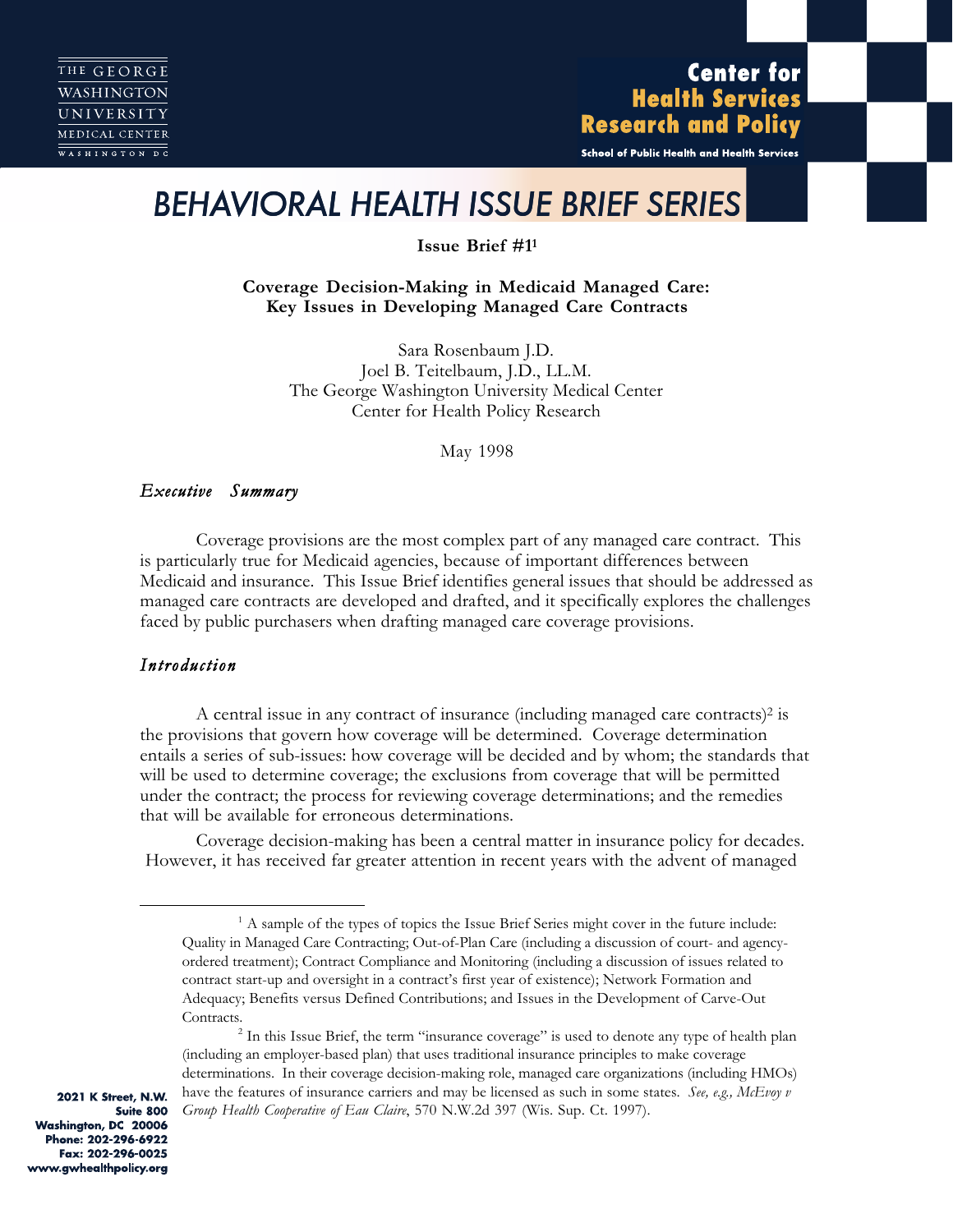care and the growth of *prospective* coverage determination procedures.3 Prospective decision-making has been a common insurance practice for more than 20 years, but its frequency has grown under managed care in order to achieve greater control over health care budgeting and the allocation of health services themselves. As a result, Americans have become far more sensitive to the issue of coverage decision-making, because coverage increasingly is equated with access. In recent years, many state lawmakers have sought to address aspects of coverage decision-making, and numerous bills that would affect all aspects of coverage decision-making now are pending in Congress.

This Issue Brief examines the elements of coverage decision-making and considers their implications for Medicaid managed care contracting. While this Issue Brief focuses on Medicaid, its discussion is potentially applicable to other forms of publicly purchased insurance coverage (such as managed care enrollments purchased with Community Mental Health Services Block Grant funding<sup>4</sup>). This is because, like Medicaid, other forms of public health care financing frequently have covered care and services that fall outside traditional notions of what is insurable. If these differences are not taken into account as contracts are developed, the result can be the unintended loss of certain aspects of coverage, especially for individuals with serious and chronic illness whose health care needs fall outside of traditional insurance norms. In the case of Medicaid, which is governed by a complex federal statute with its own coverage standards, state agencies remain liable for coverage of all Medicaid benefits, regardless of whether they contract with private risk companies to help administer a portion of their state plans. Other public health care financing programs are unlike Medicaid in that they are not structured as defined-benefit entitlement programs. Nonetheless, depending on their scope of coverage under state law, these other programs may either retain residual liability for coverage or else experience the loss of certain coverage as a result of their differences from traditional insurance.

#### *Distinguishing Between Medicaid and Insurance Principles*

It is easy to think of Medicaid as public insurance. Indeed, national statistical estimates of insurance coverage patterns among Americans treat Medicaid as public insurance. To be sure, Medicaid has the essential features of insurance: It is a program that entitles eligible persons to coverage for a defined set of health care items and services, many of which are also found in traditional insurance policies. In both Medicaid and insurance, moreover, coverage of enumerated items and services is limited to care that is medically necessary.

At this point, however, the similarities between Medicaid and private insurance cease in certain key respects. Medicaid is a public, third-party financing program that entitles eligible persons to a benefit package defined by federal statutes and regulations. This benefit package finances a broader range of health care than typically is available through insurance, because Medicaid beneficiaries generally are in poorer health than persons covered by private insurance.5 Actual coverage of enumerated benefits is governed

<sup>3</sup> *See* Rand Rosenblatt, Sylvia Law, and Sara Rosenbaum, *Law and the American Health Care*

*System* (Foundation Press, Old Westbury N.Y., 1997; 1998 Supplement), Ch. 2(E). **<sup>4</sup>** *See* 42 U.S.C. §§300x—300x-35.

<sup>&</sup>lt;sup>5</sup> This is true not only in the case of elderly and disabled persons, but also with respect to families with children. *See, e.g.,* W. Pete Welch and Martia Wade, "Relative Costs of Medicaid Enrollees and the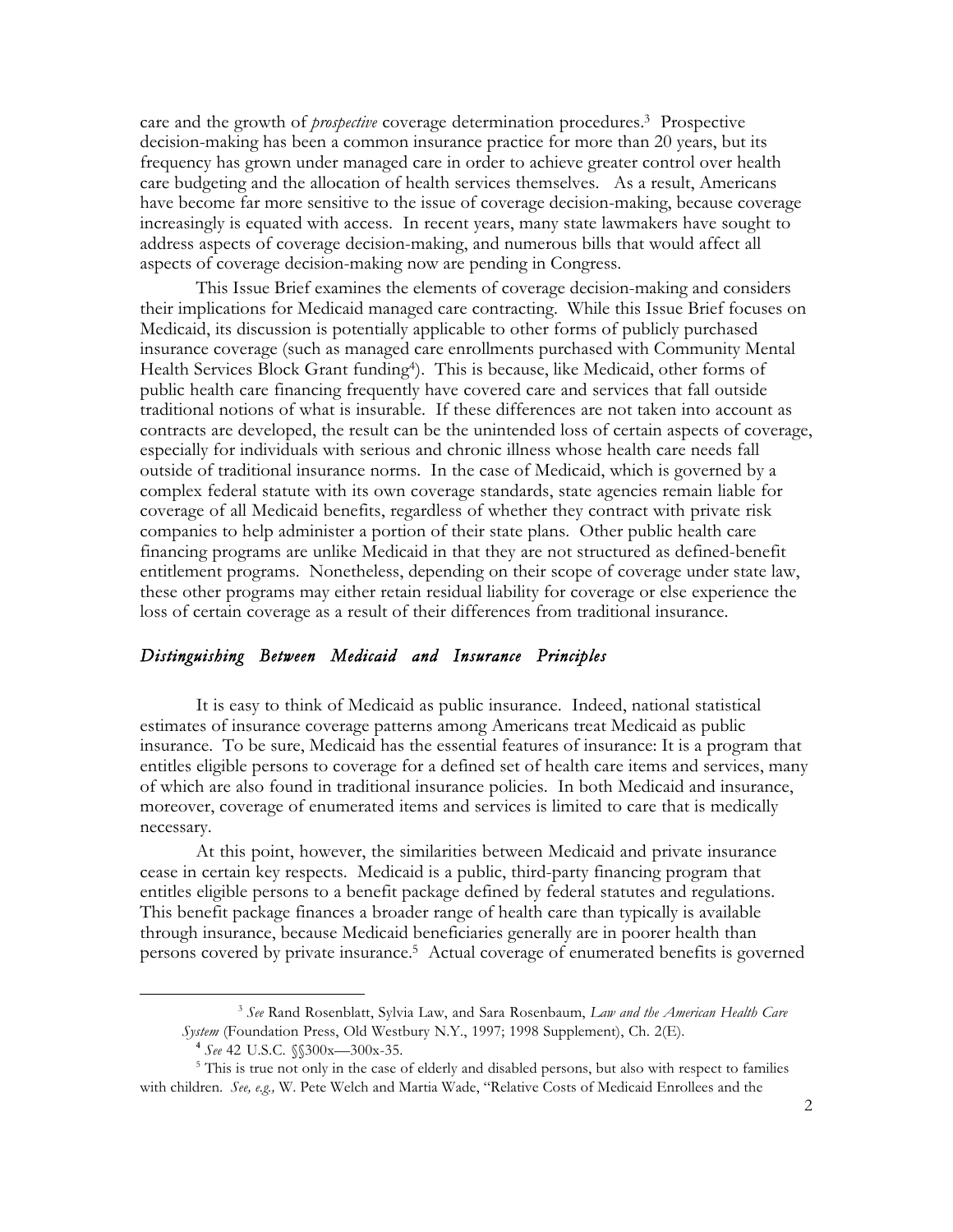by tests of reasonableness.<sup>6</sup> On the other hand, traditional insurance is designed to cover an essentially healthy work force and operates in accordance with contractual principles of coverage. And while virtually all states mandate the inclusion of certain benefits in stateregulated insurance policies and federal lawmakers in recent years have demonstrated a growing interest in mandated benefits, the actual determination of coverage for any enumerated class of benefits is governed by the contracts of coverage between buyers and sellers, which rest upon the principles of the insurance industry itself. These principles can be quite different from those which govern Medicaid, and they must be kept in mind when developing Medicaid managed care service agreements.

## *Medicaid/Insurance Distinctions*

Some of the distinctions between Medicaid and private insurance are relatively well known. As noted, Medicaid covers many classes of benefits that are not commonly found in private insurance, such as long-term hospitalization for physical and mental health problems and nursing home and home health benefits without regard to prior hospitalization status.7 Medicaid benefits also must be covered without arbitrary limits on the amount or duration of coverage; this is especially true for children.8 For example, Medicaid-enrolled children with mental illness are entitled to all medically necessary care, while privately insured children may be covered for only a certain number of outpatient visits each year. Another distinction can be found in the definitions used to describe covered items and services. For example, Medicaid's statutory definition of pregnancyrelated care includes not only prenatal, delivery, and post-partum care but, unlike insurance, also care for conditions that could complicate pregnancy.9

Other distinctions between Medicaid and private insurance are more subtle and are evident only through careful comparison of Medicaid and private insurance principles. These differences become evident during individual coverage determinations (i.e., the process by which the payor decides if an enrollee is eligible to have benefit payments made on his or her behalf).

*The "restore to normalcy" test*. One subtle but key distinction between insurance and Medicaid is how the two systems address the coverage needs of persons with chronic illness. The principal goal of insurance is to cover workers and their families; thus, coverage may

L

 $9$  42 U.S.C.  $1396a(a)(10)$ (E).

Commercially Insured in HMOs," *Health Affairs* 14:2, pp. 212-24 (Summer, 1995); Pamela Loprest and Gregory Acs, "Profile of Disability Among Families on AFDC," The Urban Institute (August, 1996).

<sup>6</sup> 42 C.F.R. §440.230(c). *See, e.g., Curtis v Taylor*, 625 F. 2d 645 (5th Cir. 1980); *Beal v Doe,* 432 U.S. 438 (1979); *Alexander v Choate,* 469 U.S. 287 (1985). Special tests of reasonableness apply to Medicaid coverage of children under 21 because of the preventive nature of the program. *Bond v Stanton,* 655 F. 2d 766 (7<sup>th</sup> Cir. 1981); *Mitchell v Johnston*, 701 F. 2d 337 (5<sup>th</sup> Cir. 1983).

 $^7$  42 U.S.C.  $\{\$1396d(a)(1)$  and (2).

<sup>8</sup> *See Curtis v Taylor* and *Alexander v Choate*, *supra* note 6. Limits can be placed on the amount, scope, or duration of coverage as long as the needs of the overwhelming majority of patients are satisfied. In the case of children, courts have consistently overturned limitations in coverage that might have been acceptable in the case of adults because of the preventive purposes of Medicaid's Early and Periodic Screening, Diagnosis, and Treatment (EPSDT) benefit package, to which all children under age 21 are entitled. For a review of EPSDT litigation, please request from the Center for Health Policy Research a copy of *An Overview of EPSDT Administrative and Coverage Cases*, prepared by Sara Rosenbaum, Joel Teitelbaum, and Colleen Sonosky.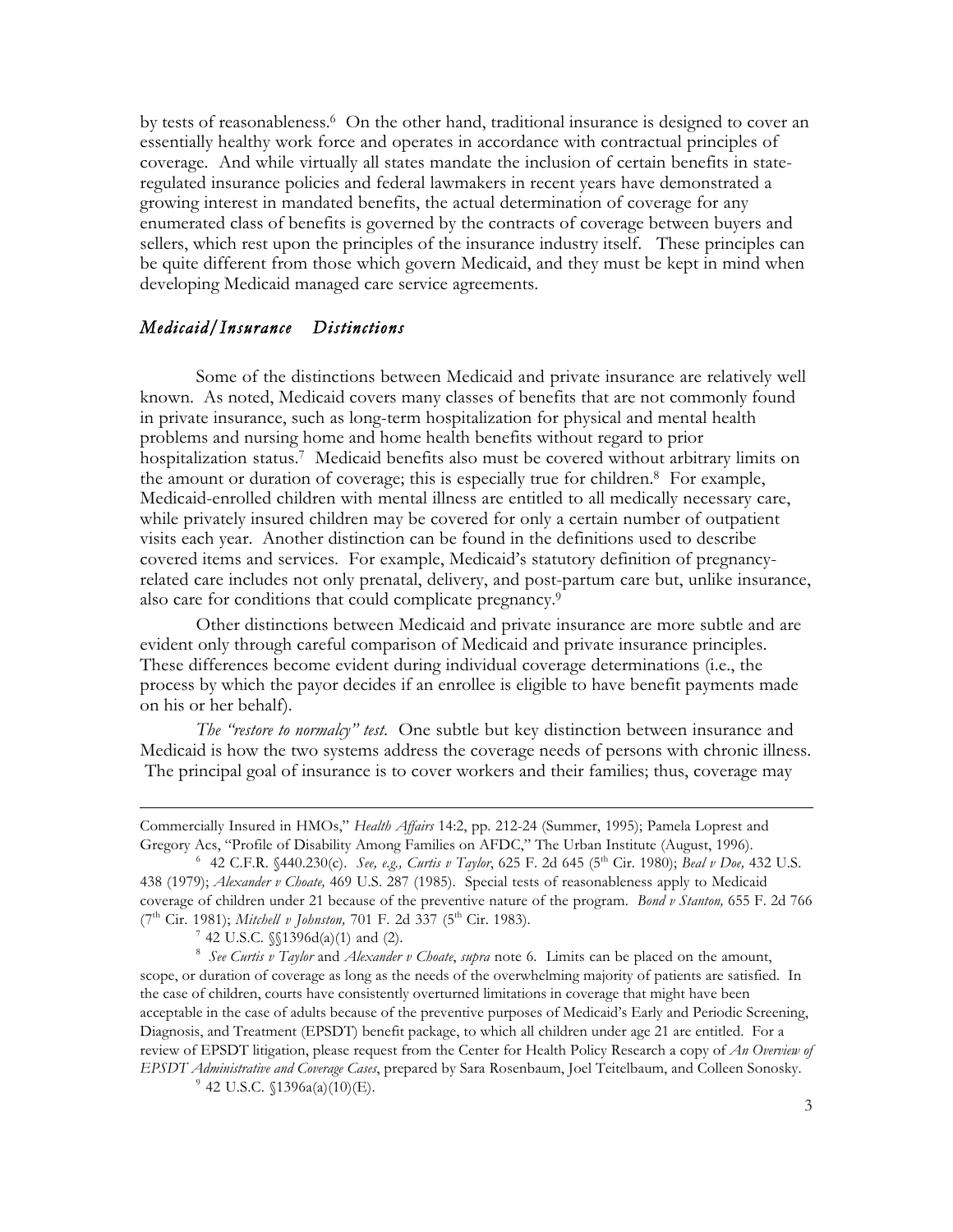be limited to care and services that are necessary to permit an acutely sick person to recover to a prior normal functioning level. Care and services needed to maintain a chronically ill person in relatively stable health might be excluded as not necessary for recovery.

*The "illness or injury" test.* Another distinction has to do with the scope of health problems covered by private insurance and Medicaid. Medicaid covers services needed to treat not only "illnesses and injuries", but also undefined conditions--such as developmental disabilities in children--that do not stem from an acute illness or injury. Limitations that exclude treatment for such conditions possibly would be permissible under traditional insurance,<sup>10</sup> but not under Medicaid.<sup>11</sup> For example, a toddler who needs speech therapy to ameliorate the effects of a developmental disability would be eligible for coverage under Medicaid but not under an insurance plan that limited speech therapy coverage to individuals recovering from an illness or injury (e.g., a stroke).

*Exclusions and evidence.* An additional distinction between Medicaid and insurance involves the use of exclusions. As noted, both Medicaid and insurance coverage exclude coverage of services that are not medically necessary. But insurers typically employ many more exclusions and may use broader measures to determine when something is excluded. For example, covered services furnished to children who need special education and related medical care under the Individuals with Disabilities Education Act may be excluded by insurers as "educational". However, this exclusion is expressly prohibited under Medicaid.12 Additionally, a growing number of insurers may elect to exclude services that do not comport with industry-developed practice guidelines or that have not been proven effective through controlled, randomized trials. Such exclusions may be lawful if the insurance contract does not expressly provide for such coverage or if the decision to exclude is not an abuse of discretion.13 Medicaid principles, on the other hand, require Medicaid agencies to use reasonable, non-discriminatory criteria in setting exclusions and limitations. For example, where a procedure is accepted among relevant health practitioners and there is no contradictory body of evidence from scientific studies to indicate its non-effectiveness, coverage must be permitted.14 Thus, insurance principles give insurers broad discretion to set the parameters of coverage in the absence of express contractual provisions requiring coverage. The discretion of Medicaid agencies, on the other hand, is bound by tests of reasonableness.

*Procedural due process distinctions.* A final distinction has to do with the process for determining coverage and the procedures that must be followed when coverage is denied, reduced, or terminated. Medicaid policy limits the use of prior authorization programs,

<sup>&</sup>lt;sup>10</sup> The impact of the Americans with Disabilities Act on such distinctions has not yet been tested. It is possible that such coverage distinctions based on a member's condition are no longer lawful. For a broader discussion of this issue, see *Law and the American Health Care System*, *supra* note 3, Chs. 2(F) and 4. For an example of the distinction between illnesses and injuries on the one hand and conditions on the other, see "Calling Infertility a Disease, Couples Battle With Insurers," Esther B. Fein, The New York Times, February 22, 1998, Section 1, Page 1.

<sup>11 42</sup> C.F.R. §440.230(c) prohibits arbitrary limitations on required services based on a beneficiary's diagnosis or condition. *See, e.g.*, *Beal v Doe*, *supra* note 6.

<sup>12</sup> 42 U.S.C. §1396b(e).

<sup>&</sup>lt;sup>13</sup> See, e.g., Adams v Blue Cross and Blue Shield of Maryland, 757 F. Supp. 661 (D. Md. 1992).

<sup>14</sup> *See, e.g., Weaver v Reagen,* 701 F. Supp. 717 (D. Mo. 1988); *Rush v Parham*, 440 F. Supp. 383 (D. Ga. 1977).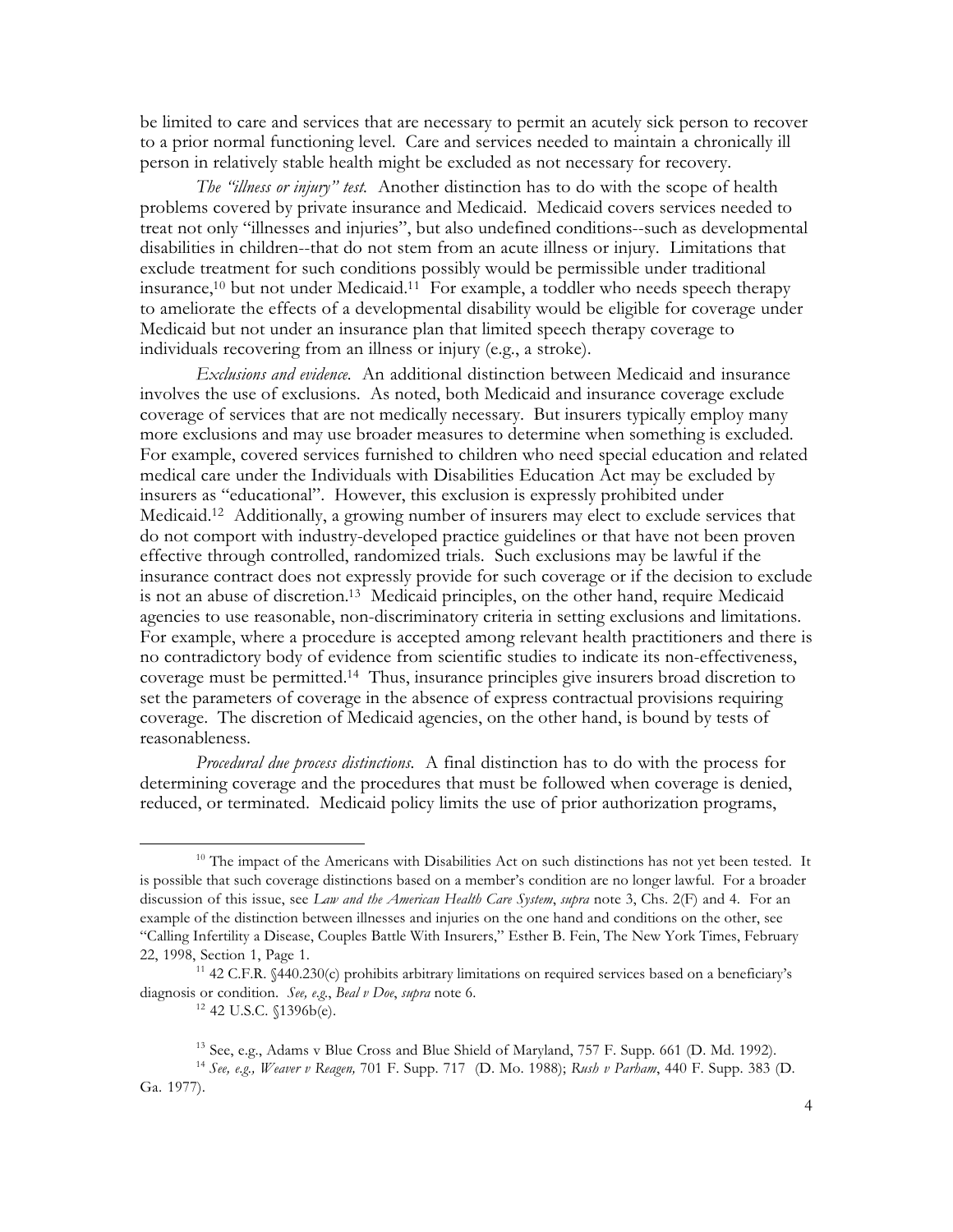particularly in the area of drug coverage.15 Additionally, prior authorization systems must function reasonably, taking into account the scope and speed of review, the review standards, and the evidence that reviewers must consider.16 In the case of prescribed drugs, states that use drug formularies must abide by certain prior authorization procedures and must provide immediate supplies of non-formulary drugs when an emergency medical need presents itself. Conversely, private insurers have broad latitude to fashion prior authorization programs in the absence of express contractual provisions.17

Moreover, because Medicaid is a need-based welfare program, constitutional principles of due process prohibit individual, fact-based coverage denials, reductions, or terminations from becoming final until an individual has been afforded an opportunity for an impartial, fair hearing.18 When the reduction or termination of assistance is involved, the decision of the agency cannot take effect until a fair hearing has been conducted, if a timely request for a hearing is made.<sup>19</sup> Under Medicaid, the burden of proof falls to the agency to show why coverage should not be provided. An insurer's coverage decisions, on the other hand, take effect immediately, and the burden is on the claimant to show that the insurer's determination violates the terms of the contract or principles of tort law.20

# *Implications of Medicaid/Insurance Distinctions for Contract Drafting*

A state Medicaid agency, in contracting with managed care insurers, may decide to buy the insurer's traditional product and continue to provide direct coverage for those items and services that are excluded by the insurer. The agency may also decide to retain direct responsibility for procedural reviews, including prior authorization reviews and the evidentiary phase of a fair hearing process. The agency can also decide that it will pay for items and services that fall outside the scope of the agreement as a result of the insurer's use of coverage determination procedures that differ from those applicable to Medicaid. But most agencies desire to buy precisely these coverage determination and review services from their managed care contractors. Where contracts fail to track the law, the results can be unexpected liability on the part of the agency for Medicaid services and procedures that fall outside the contract but within the scope of Medicaid,<sup>21</sup> as well as confusion and *de facto* loss of coverage and protections for beneficiaries. These oversights can also place burdens on managed care companies, who may not understand these key distinctions and who face sanctions by the Medicaid agency for the denial of covered care.

For these reasons, care is needed in developing the coverage components of a managed care service agreement. The Balanced Budget Act of 1997 heightens the need for

 $\overline{a}$ 

<sup>21</sup> Regardless of whether state agencies administer their Medicaid programs directly or through insurance contractors, they remain liable for compliance with federal law, and this obligation is non-delegable. *See, e.g., J.K. v Dillenberg,* 836 F. Supp. 694 (D. Az. 1993); *Daniels v Wadley,* 926 F. Supp. 1305 (D. Tenn. 1996).

 $15$  42 U.S.C.  $1396r - 8(d)(5)$ .

<sup>16</sup> *See, e.g*., *Dodson v Parham,* 427 F. Supp. 97 (N.D. Ga. 1977); *Wickline v State of California*, 741 P. 2d 613 (Cal. 1987).

 $17$  This discretion is subject to certain limitations such as a breach of contract claim or a tort liability claim, particularly the tort of bad faith breach of contract. *See, e.g., McEvoy v Group Health Cooperative of Eau Claire, supra* note 2.

<sup>18</sup> 42 U.S.C. §1396a(a)(4); 42 C.F.R. §431.231(a)(3).

<sup>&</sup>lt;sup>19</sup> 42 C.F.R. §431.231(c).

 $20$  See, e.g., cases cited in Law and the American Health Care System, supra note 3, Ch. 2(E).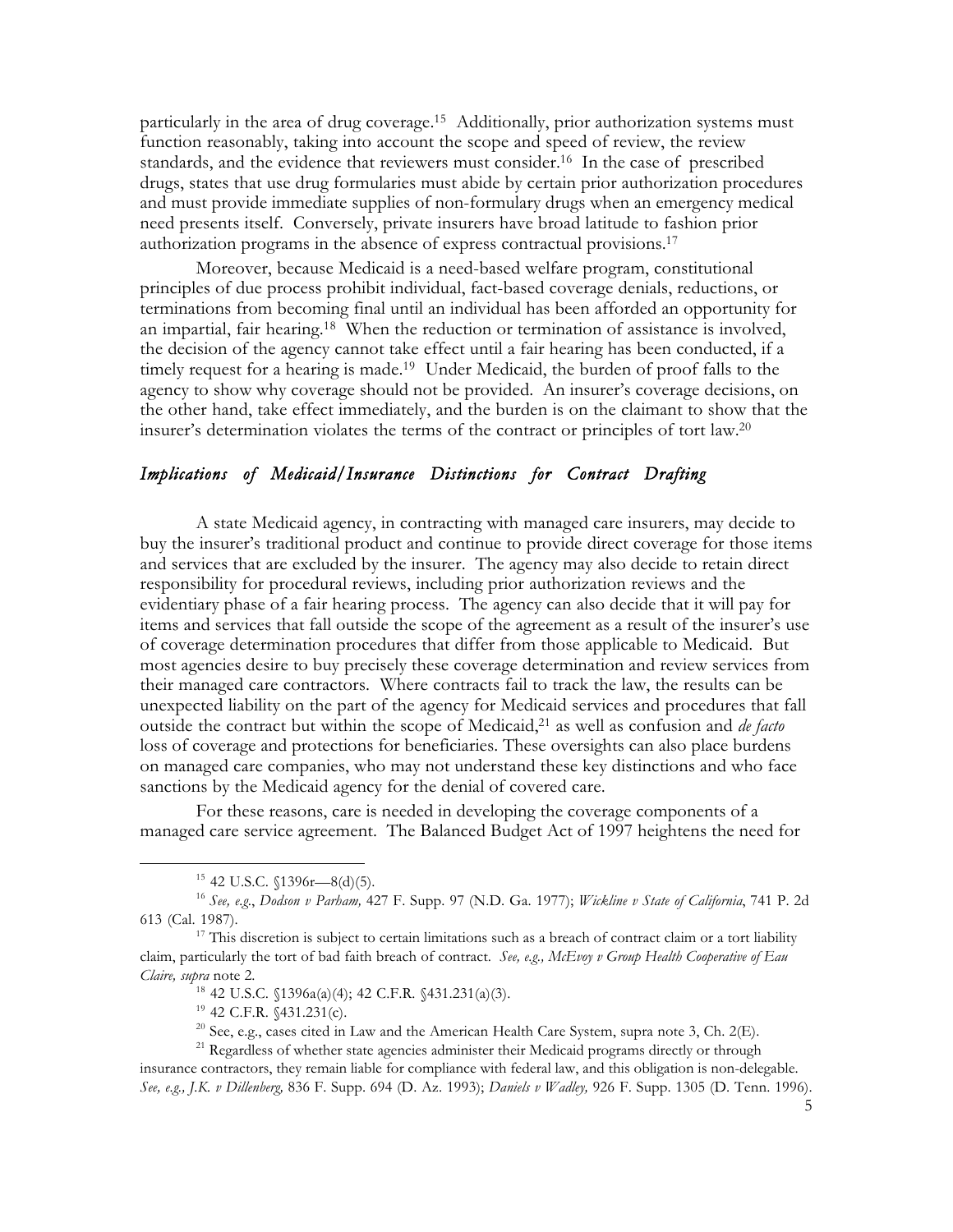attention to this set of issues: The Act requires state agencies and managed care organizations to fully disclose to beneficiaries which Medicaid services are available through the managed care plan and which will continue to be furnished directly by the state agency. Specifically, the Act provides that each managed care contract "shall specify the benefits and the provision (or the arrangement) for which the entity is responsible."22

As this Issue Brief demonstrates, drawing a managed care contract's coverage line is far more complex than merely identifying which *classes* of benefits are covered in the contract; for even within a covered class of benefits, some services may be in the agreement itself while others may fall outside the scope of the contract and remain directly covered.

# *Key Issues in Contract Development and Drafting*

In light of the above discussion, agencies and plans should consider the following issues when developing contracts and establishing premiums.

# **1. The Medical Necessity Standard23**

 $\overline{a}$ 

Agencies should articulate a medical necessity standard that conforms to their current standard and that incorporates into the definition provisions related to evidence and burdens of proof. Thus, for example, agencies should consider specifying that coverage is to be measured in accordance with accepted standards of medical and health practice and can be denied, reduced, or terminated only if the insurer can demonstrate that the proposed coverage is contrary to the opinions of relevant practitioners who have expertise in the field or specific and to relevant scientific studies. This type of clause maintains a "professional" standard (as opposed to an "evidence-based" or "corporate" standard) for decision-making and ensures that adverse coverage determinations are based on reasonable evidence and that the burden of proof remains with the decision-maker.

In the case of coverage for children, coverage must occur at a point at which treatment can *prevent or ameliorate* an illness or condition. Pennsylvania's 1996 Request For Proposal contains a comprehensive definition of pediatric medical necessity:

[For a service to be medically necessary, one of the following standards must be met:]

The service or benefit will, or is reasonably expected to, prevent the onset of an illness, condition, or disability[;] The service or benefit will, or is

<sup>&</sup>lt;sup>22</sup> 42 U.S.C. §1396v(b)(1). The statute also provides that "A State directly or through managed care entities shall, on or before an individual enrolls with such an entity \* \* \* inform the enrollee in a written and prominent manner of any benefits to which the enrollee may be entitled to [sic] under [Medicaid] but which are not made available to the enrollee through the entity. Such information shall include information on where and how such enrollees may access benefits not made available to the enrollee through the entity."

 $23$  For other discussions regarding the importance of medical necessity standards in coverage decisionmaking, see "Defining 'Medically Necessary' Services to Protect Plan Members," Managed Mental Health Care Policy #1, The Bazelon Center for Mental Health Law (Washington, D.C. 1997), and "Contracting for Managed Substance Abuse and Mental Health Services: A Guide for Public Purchasers," Technical Assistance Publication Series, Health Systems Research, Inc. (Washington, D.C., December, 1997).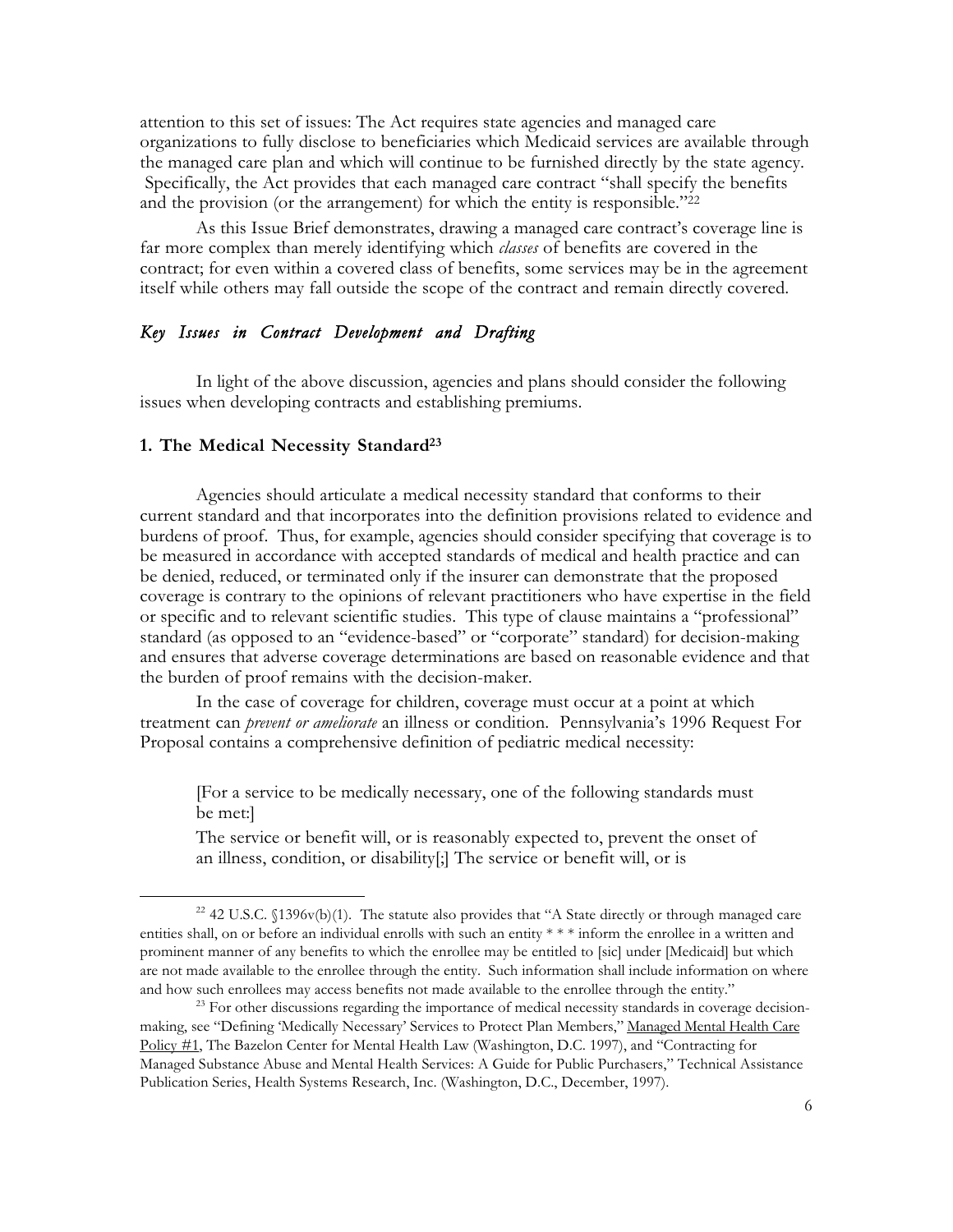reasonably expected to, reduce or ameliorate the physical, mental, or developmental effects of an illness, condition, injury, or disability[;] The service or benefit will assist the individual to achieve or maintain maximum functional capacity in performing daily activities, taking into account both the functional capacity of the individual and those functional capacities that are appropriate for individuals of the same age. Pennsylvania RFP (Rosenbaum et al., *Negotiating the New Health System: A Nationwide Study of Medicaid Managed Care Contracts (1st Ed.)*, Vol. II(1), p. 2-584) (The George Washington University Medical Center, Washington, D.C. 1997)

At least one state has expressly elected to depart from the coverage, evidentiary, and burden-of-proof standards that traditionally have governed Medicaid. Nebraska's Medicaid managed care contracts specifically incorporate a coverage provision that is consistent with emerging insurance principles of "evidence-based" medical necessity, principles that permit insurers to limit the evidence they will consider to industry-developed practice standards and the results of randomized clinical trials (which for many reasons are still extremely rare).24 Moreover, the Nebraska definition places the burden of proof on the claimant, rather than on the company. The state's contract provides that:

The term "medical necessity" and "medically necessary" with reference to a covered service means health care services and supplies which are medically appropriate and \* \* \* (3) *consistent in type, frequency and duration of treatment with scientifically based guidelines or national medical, research or health coverage organizations or governmental agencies*; \* \* \* (7) *of demonstrated value;* \* \* \* . The fact that the physician has performed or prescribed a procedure or treatment or the fact that it may be the only treatment for a particular injury, sickness or mental illness does not mean that it is medically necessary. Nebraska Mental Health Contract (Rosenbaum et al., *Negotiating the New Health System: A Nationwide Study of Medicaid Managed Care Contracts (1st Ed.)*, Vol. II(1), p. 2-282) (The George Washington University Medical Center, Washington, D.C., 1997) [Emphasis added.]

The legality of this evidentiary standard has not yet been tested in Medicaid law. To the extent that an agency follows the standard, it may want to retain the authority, as discussed above, to override specific coverage decisions under the test.

### **2. Permissible Exclusions and Definitions**

L

Contracts should address in detail the applicability of certain common insurance exclusions, including the exclusion of experimental services as well as the exclusion of services solely because of the manner or setting in which they are furnished or the basis of the coverage request. Common insurer exclusionary practices can be found in the areas of "educational" services, "social" services (e.g., services recommended by child welfare agencies), court-ordered treatment, or treatment identified as necessary by, for example, an

<sup>&</sup>lt;sup>24</sup> For an excellent article setting forth the elements of evidence-based necessity, see David M. Eddy, *Rationing Resources While Improving Quality: How to Get More for Less*, 272 JAMA 817 (1994).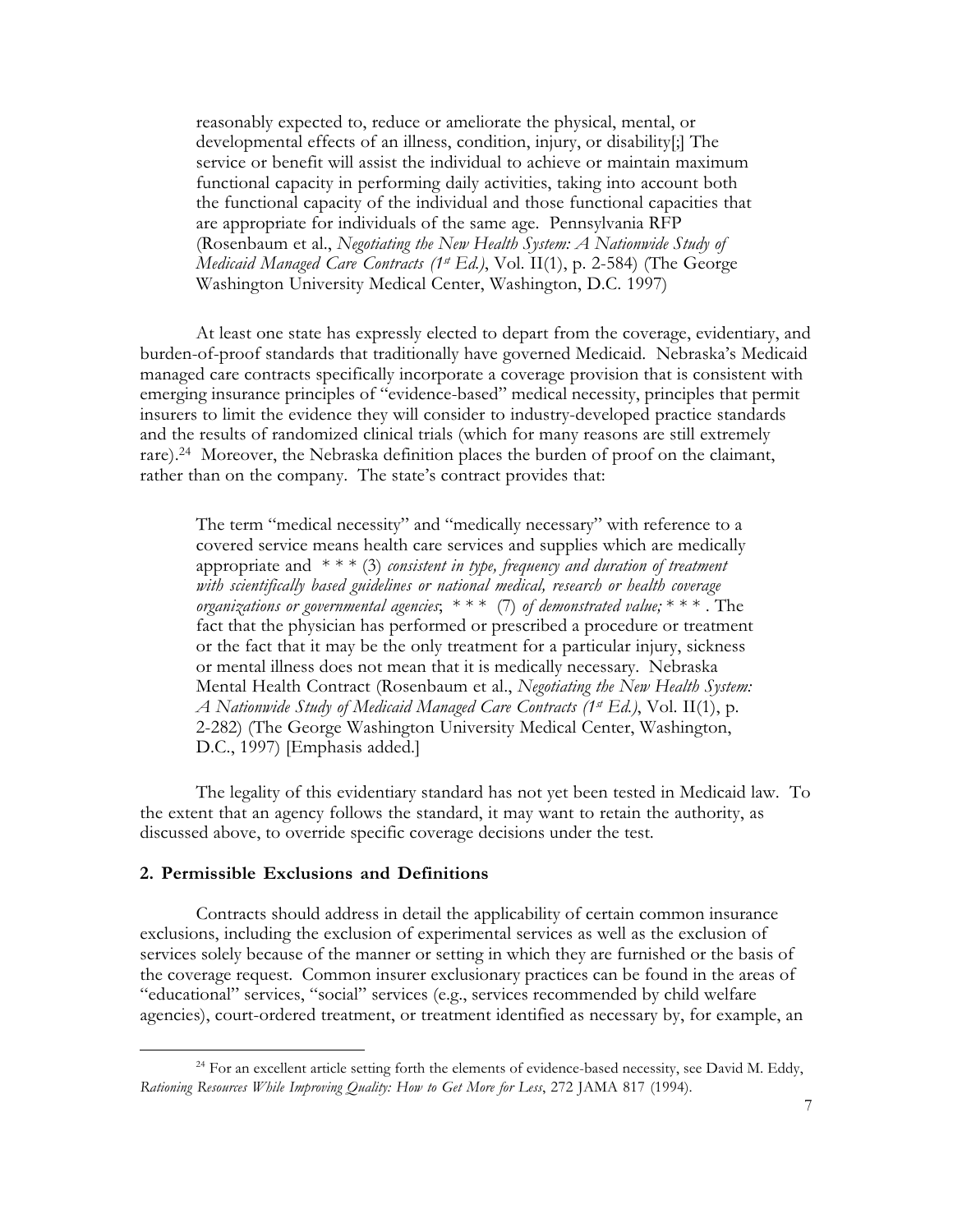education agency or other agency caring for a managed care enrollee. Many of these services now are covered by states as a matter of either mandatory or discretionary policy.

Definitions also are important. As the "pregnancy-related care" example above indicates, in a number of instances Medicaid uses relatively broad federal or state plan definitions to delineate the scope of a covered service. Agencies should consult applicable statutes and regulations to ensure that their contract definitions are consistent with federal and state law. In the case of state plan definitions, agencies should determine if they will hold their contractors to the state plan scope of coverage or allow companies to alter or narrow the terms of coverage, thereby creating residual agency liability as a matter of state law.

#### **3. Prior Authorization Systems and Procedural Due Process**

Some, but not all, state managed care service agreements currently in force delineate basic rules for prior authorization programs, including prior authorization statutory mandates. At a minimum, the federal drug coverage provisions should be incorporated by reference and states should consider developing general standards that specify reasonable time frames for coverage determinations, with automatic approval in the event that an insurer's timelines do not prove to be reasonable. Key general issues are: (1) the appropriateness of prior authorization at all (e.g., prohibiting its use in emergency situations); (2) time lines for determinations (e.g., within one day of the request in the case of urgent care, or within eight hours of a request for an off-formulary drug); (3) the qualifications of reviewing personnel (e.g., determinations of medical necessity of extended addiction treatment services may be made only by a professional with expertise in addiction treatment); and (4) the form and time lines for communicating the decision (e.g., a written decision within one day of the determination, communicated to the provider and the beneficiary).

With respect to the review of coverage determinations, most Medicaid contracts require grievance and appeal systems for beneficiaries who are denied coverage; the Balanced Budget Act of 1997 mandates the use of such systems in states that elect to purchase Medicaid managed care as a state option. However, many contracts do not set forth procedural specifications for grievances, even though the managed care grievance process, if properly constructed, could theoretically function as the initial evidentiary determination phase of the federal fair hearing process, thereby bringing the two systems into closer accord. To address this issue, states should specify in their contracts that: (1) contractor actions that constitute an adverse determination under the fair hearing system also are grievable; (2) plan notices must comport with federal content and form requirements; (3) where a grievance is requested in a timely fashion, coverage must continue pending the final fair hearing decision; (4) the grievance itself should comply with all regulatory requirements regarding local evidentiary hearings; and (5) individuals can appeal an adverse grievance decision to the state.

L

<sup>25</sup> *See* Sara Rosenbaum et al., *Negotiating the New Health System: A Nationwide Study of Medicaid Managed Care Contracts (2d Ed.)* (The George Washington University Medical Center, Washington, D.C., 1998).  $26$  42 U.S.C.  $$1396v(b)(4)$ .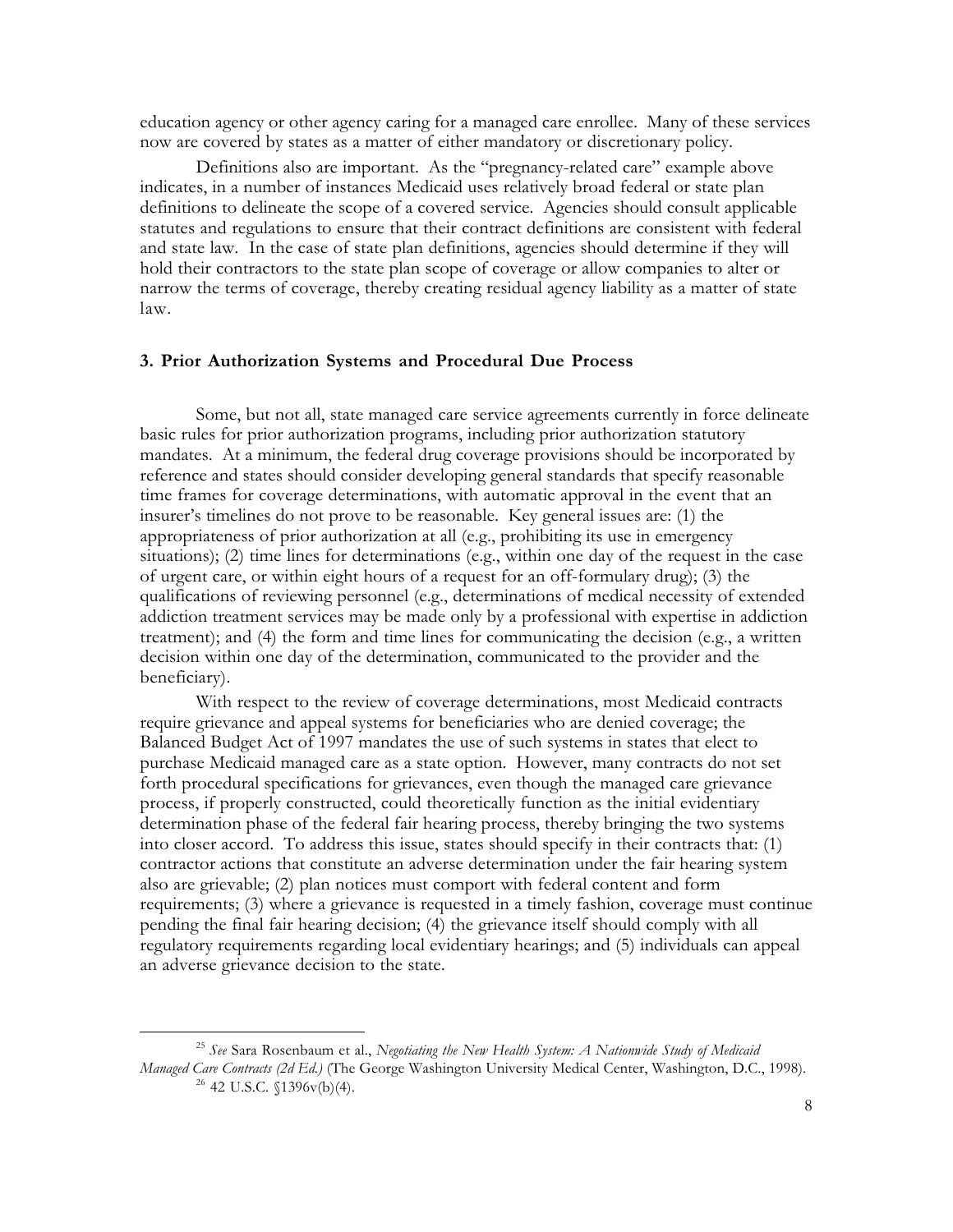## **4. Reserving State Authority to Clarify Contract Coverage**

Even when care is taken to conform Medicaid and general managed care contract coverage policies, there may be lapses or gaps where none was anticipated. An agency may want to consider following the lead of several states which incorporate into contracts provisions authorizing the state to rule on initial coverage determinations. This authority may be particularly important for services commonly used by persons with chronic illness or for services furnished in alternative settings (such as special education-related medical care) where traditional notions of insurance may result in higher than expected exclusions. Such authority may also be important for services ordered by courts or other public agencies, where the state Medicaid agency may want to evaluate the basis of the insurer's denial.

# *Measuring Performance as it Relates to Medical Necessity Issues*

An essential part of any contract is an explanation of how performance on a particular specification will be measured and the information that the purchaser requires of the health plan. Performance measurement standards are particularly important in public contracts, because due process considerations require clarity in compliance measurement. Performance measurement--including both internal quality performance assessment and external review--regarding medical necessity determinations requires a combination of structure, process, and outcomes measures, examples of which follow:

 Structure measures: all written materials furnished to network providers regarding coverage, applicable limitations and exclusions, an explanation of how medical necessity determinations will be made, and identification of services and procedures that require prior authorization;

 Process measures: explanation of how medical necessity determinations are carried out (e.g., timelines for determinations, qualifications of personnel making determinations, and descriptions of evidence considered and the protocols used), description of the prior authorization program, copies of all practice guidelines used, forms for submission of evidence, and sample forms used to explain coverage decisions;

 Outcomes measures: the results of reviews of individual medical necessity determinations for selected services chosen by the purchaser, with ratios of approvals and denials to requests for prior authorization.

<sup>&</sup>lt;sup>27</sup> The right to a fair hearing regarding coverage of contract services means that, in effect, all insurer coverage determinations are subject to state review. Authorizing state intervention at an earlier point in the determination process may be more efficient.

<sup>&</sup>lt;sup>28</sup> An example of such an authorizing provision is, "The agency reserves the right (i) to review Contractor's coverage determinations with respect to the services and items enumerated under this contract; and (ii) to require the Contractor to provide coverage in those instances in which the state deems coverage to be medically necessary."